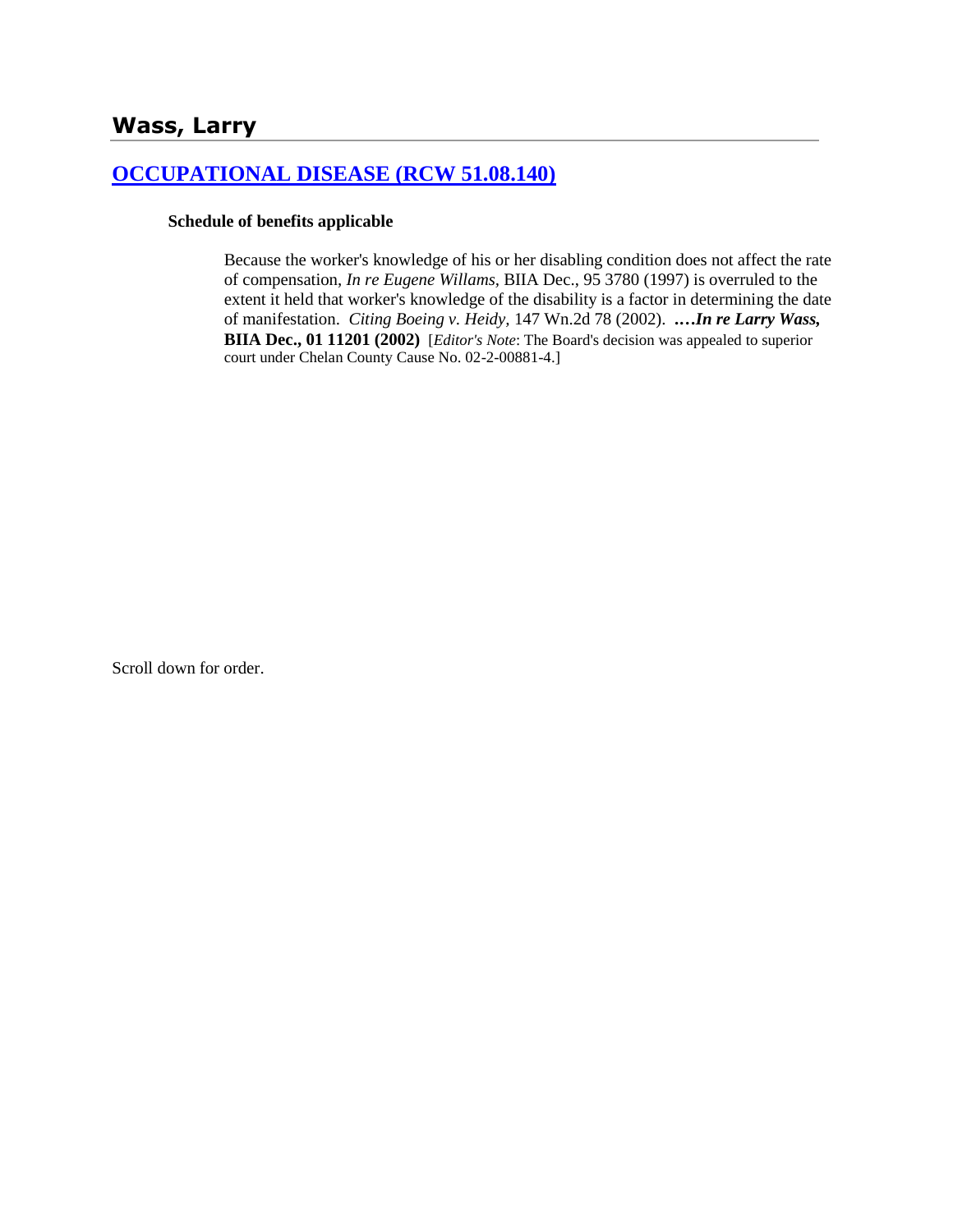# **BEFORE THE BOARD OF INDUSTRIAL INSURANCE APPEALS STATE OF WASHINGTON**

**)**

**IN RE: LARRY A. WASS ) DOCKET NO. 01 11201**

**CLAIM NO. T-722283 ) DECISION AND ORDER**

APPEARANCES:

Claimant, Larry A. Wass, by Woods & Brangwin, per John M. Brangwin

Self-Insured Employer, Aluminum Co. of America (ALCOA)/Reynolds Metals, by Craig, Jessup & Stratton, PLLC, per Rebecca D. Craig

Department of Labor and Industries, by The Office of the Attorney General, per M. Ann McIntosh, Assistant

The self-insured employer, Aluminum Co. of America (ALCOA)/Reynolds Metals, filed an appeal with the Board of Industrial Insurance Appeals on January 30, 2001, from an order of the Department of Labor and Industries dated January 10, 2001. The order affirmed an order dated May 10, 2000, that allowed the claim for occupational hearing loss, and closed the claim with directions to the self-insured employer to purchase and maintain hearing aids and pay the claimant an award for permanent partial disability equal to 15.88 percent for the complete loss of hearing in both ears, based on the audiogram performed on January 19, 2000, and the schedule of benefits in effect on March 19, 1999. **REVERSED AND REMANDED.**

# **DECISION**

Pursuant to RCW 51.52.104 and RCW 51.52.106, this matter is before the Board on timely Petitions for Review filed by both the self-insured employer and the claimant to a Proposed Decision and Order issued on May 31, 2002. The Proposed Decision and Order reversed the Department order dated January 10, 2001, and remanded the claim to the Department to allow the claim for occupational hearing loss with instructions to the self-insured employer to purchase and maintain hearing aids for the claimant and pay him an award for permanent partial disability equal to 16.2 percent for the complete loss of hearing in both ears, based on the audiogram performed on April 25, 2001, and the schedule of benefits in effect on October 27, 1981,

The Board affirms the evidentiary rulings in the record of proceedings.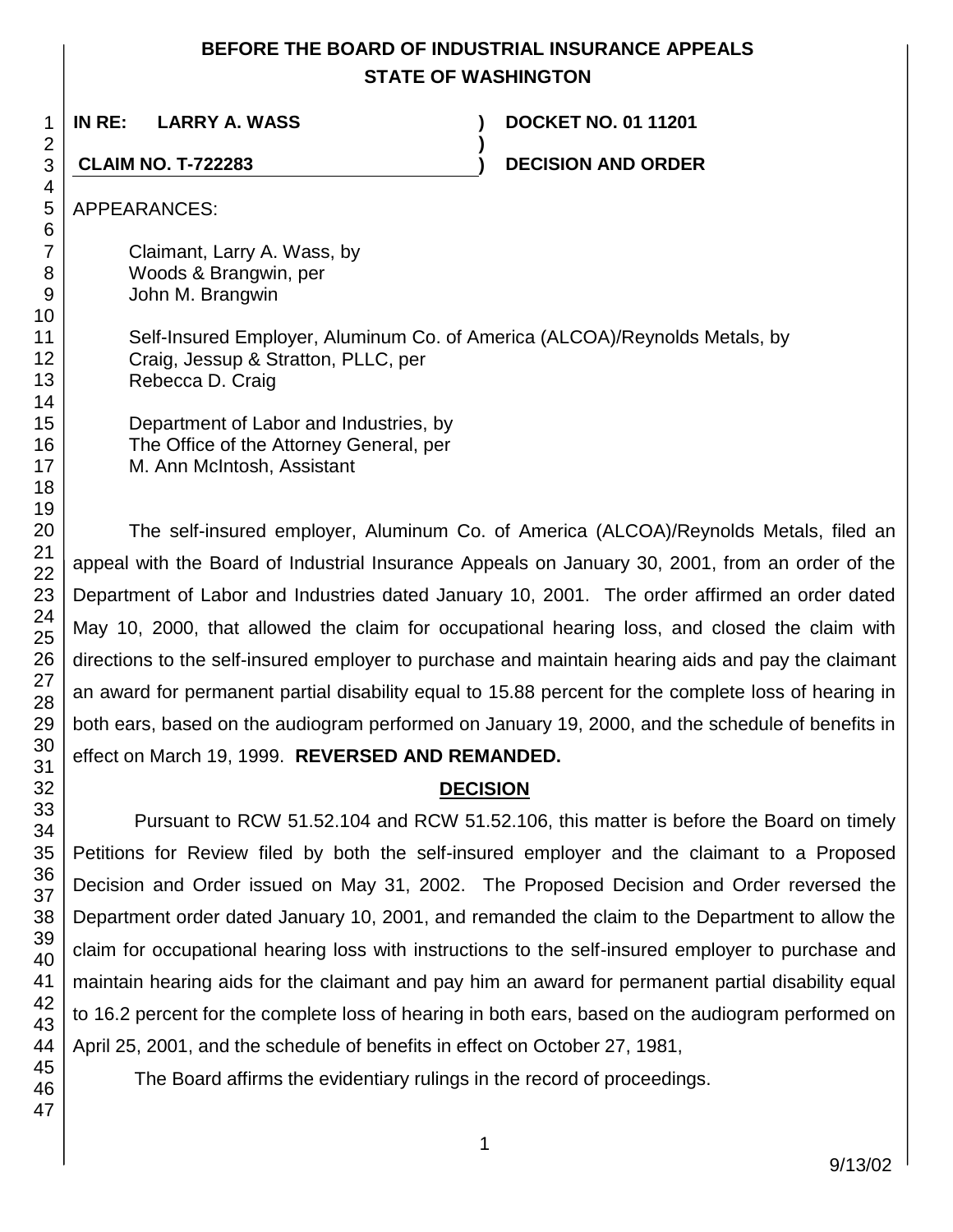We grant review to correct the date of manifestation and the award for permanent partial disability.

This claim involves an occupational hearing loss caused, at least in part, by the claimant's 32 years of employment at ALCOA. Both parties disagree with the schedule of benefits identified in the Proposed Decision and Order. The self-insured employer urges us to find that the claimant's condition was manifest in 1974 because Mr. Wass had a measurable hearing loss then, while the claimant argues for a 1999 date of manifestation because that is when he first had a ratable hearing loss in both ears. He acknowledges an earlier ratable loss in one ear. We reject both arguments for reasons outlined in *In re Eugene Williams*, BIIA Dec., 95 3780 (1998), as modified by *Boeing Co. v. Heidy,* No. 71694-3 (Washington Supreme Court, August 8, 2002).

RCW 51.32.180(b) states: The rate of compensation for an occupational disease is established as of the date "the disease requires medical treatment or becomes totally or partially disabling, whichever occurs first, . . ."

The Department of Labor and Industries uses the nationally recognized impairment guide found in the American Medical Association's *Guides to the Evaluation of Permanent Impairment,*  (4th ed. 1993) (*Guides*) to rate hearing loss. The *Guides* consider only the four frequencies, 500, 1000, 2000 and 3000 Hz, which are basic to making speech understandable. The *Guides* does not recognize a compensable disability until a subject experiences an average hearing loss of more than 25 decibels (dB) across those four frequencies. The 25 dB "threshold" is generally accepted as the dividing line between normal and abnormal hearing.

In *Williams*, we held the date of manifestation is the date that, when coupled with knowledge on the worker's part, the disease required medical treatment or became partially disabling, whichever occurs first. However, the *Heidy* court held: "RCW 51.32.180(b) is clear – a worker's knowledge of his or her disabling condition does not affect when the rate of compensation is established." Accordingly, *Williams* is overruled insofar as it held that knowledge is a factor in determining a date of manifestation.

Mr. Wass did not seek medical attention or any other means of relief for hearing loss in 1974 or any time identified in the record, and he did not have a disability as defined by the *Guides* until the audiogram administered on April 13, 1984.

The claimant's argument that the date of manifestation should reflect the date a bilateral loss is verified while ignoring the earlier date that a loss in one ear was verified is similar to the argument we considered in *Williams.* There, the Department took the position that noise-induced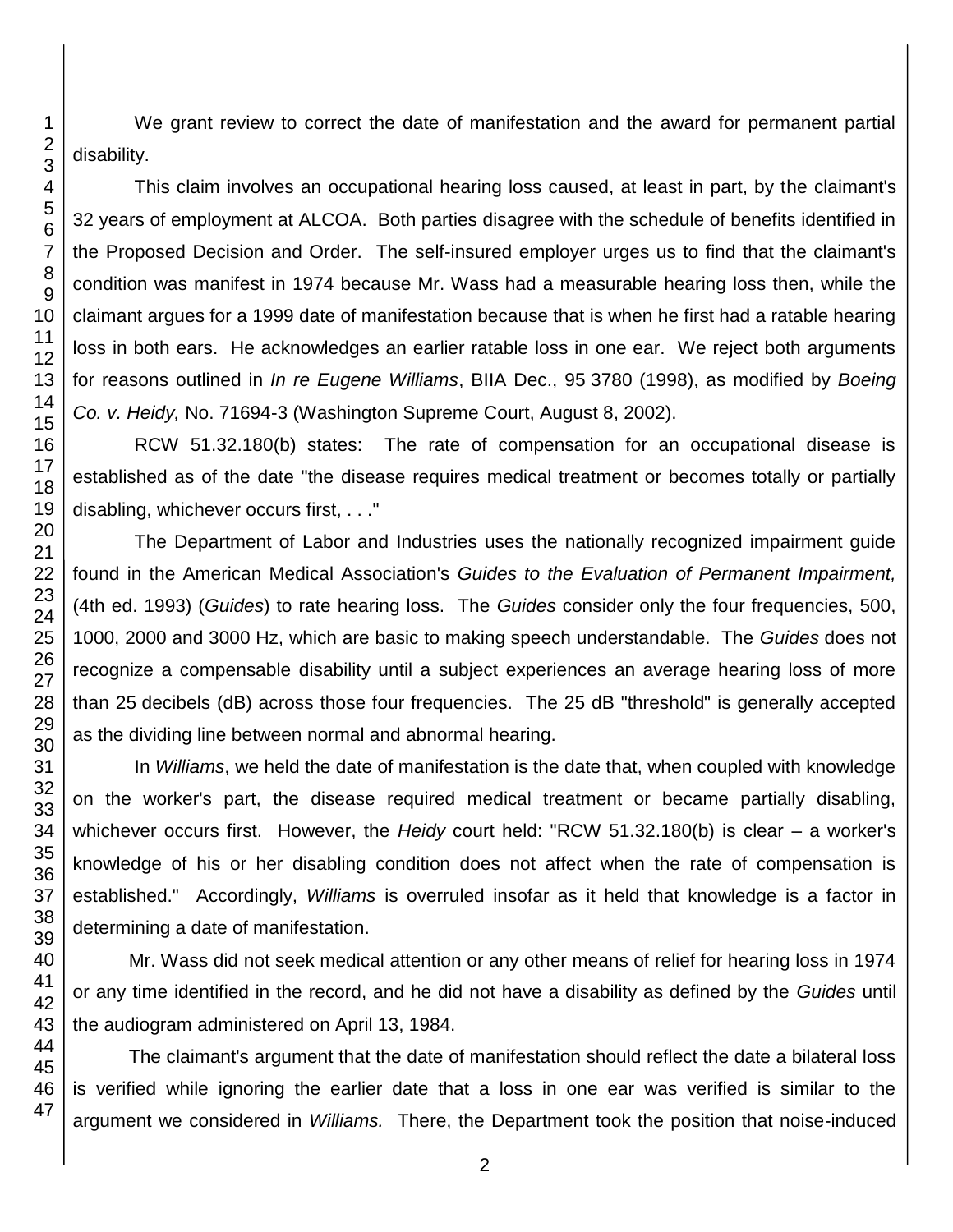hearing loss is not a single disease and, therefore, required using the schedule of benefits in effect each time testing demonstrates an incremental increase in hearing loss. We could not find support for that argument then, nor can we now.

The schedule of benefits in effect in April 1984 is the schedule by which the claimant's impairment will be compensated.

The self-insured employer asserts that it was error to use the audiogram of April 25, 2001, as the basis for the impairment award because it was not supported by medical evidence. We agree with that assertion.

Dr. William Ritchie, a Board certified otolaryngologist and the only medical witness who testified to the impairment, considered the results of several audiograms in reaching his opinion on the most appropriate rating for the claimant's occupationally related hearing loss. Dr. Ritchie determined that the test administered by a medical clinic on March 19, 1999, rather than the one he administered on January 19, 2000, or the one administered by ALCOA in April 2001, just prior to the claimant's retirement in May 2001, best reflected that loss.

WAC 296-20-200 requires that evaluation of bodily impairment be made by experts authorized to perform rating examinations. Dr. Ritchie is such an expert. While this Board has on occasion exercised its authority to rate impairment in the absence of medical testimony specifying a category or percentage, or that differs from the rating provided by the expert witness, we decline to do so without any supporting expert testimony. Dr. Ritchie testified that the audiograms performed in 2000 and 2001 showed acceleration of hearing loss that is probably not due to noise exposure. There is no evidence before us that would allow us to reach a different conclusion. The claimant's impairment rating should be based on the results of the audiogram administered on March 19, 1999.

## **FINDINGS OF FACT**

1. On March 19, 1999, Larry A. Wass filed an application for benefits with the Department of Labor and Industries, alleging a hearing loss proximately caused by distinctive conditions of his employment with the Aluminum Company of America/Reynolds Metals (hereafter ALCOA).

On May 10, 2000, the Department issued an order that allowed and closed the claim for occupational hearing loss with directions to the self-insured employer to purchase and maintain hearing aids for Mr. Wass and pay him compensation for permanent partial disability equal to 15.88 percent of the complete loss of hearing in both ears, based on the audiogram performed on January 19, 2000.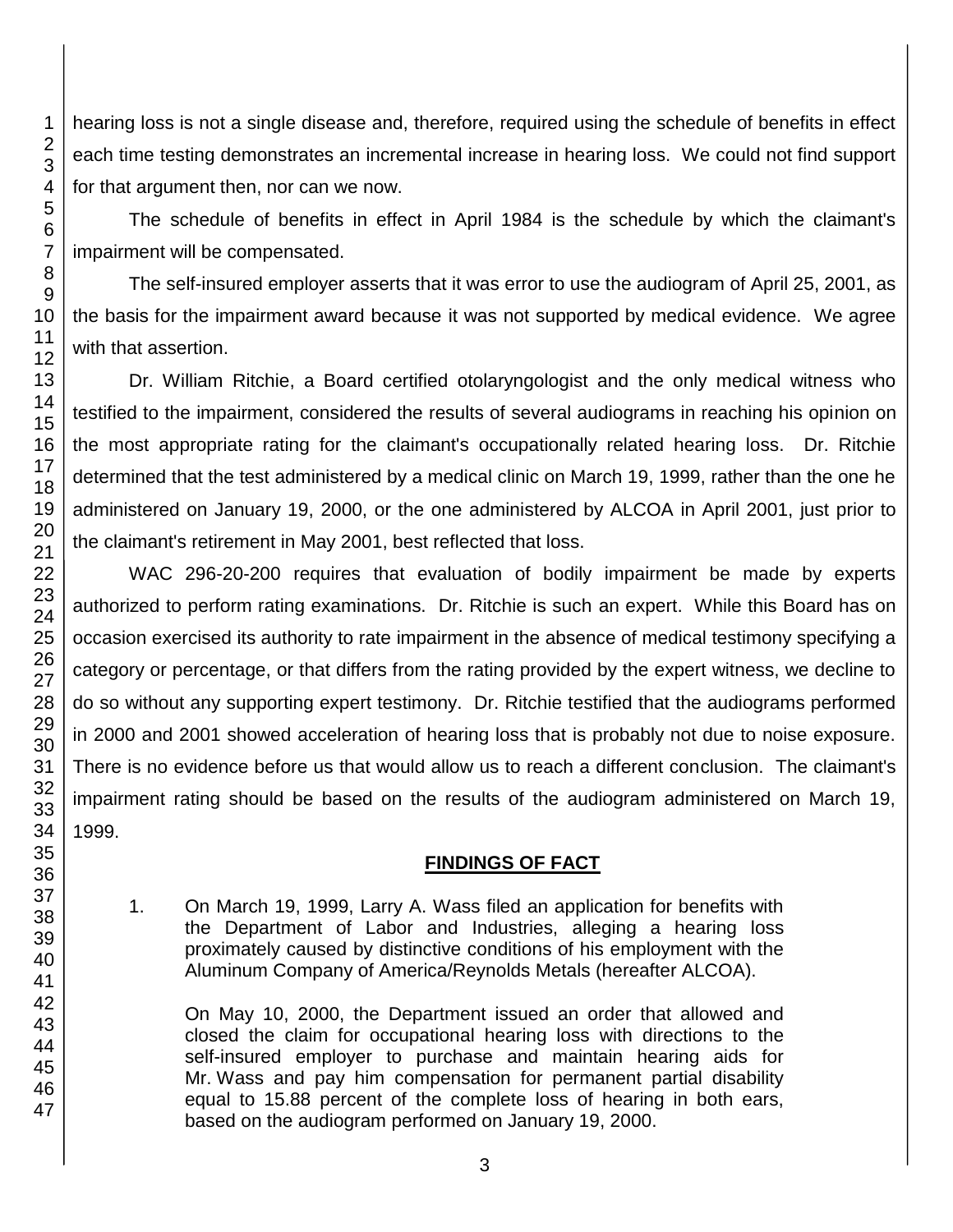On January 10, 2001, following the self-insured employer's timely protest and request for reconsideration, the Department affirmed the order dated May 10, 2000.

On January 30, 2001, ALCOA filed an appeal from the order dated January 10, 2001, with the Board of Industrial Insurance Appeals and on February 27, 2001, the Board issued an Order Granting Appeal and assigned Docket No. 01 11201.

- 2. The claimant was employed by ALCOA for 32 1/2 years, prior to his retirement in May 2001. The work environment at ALCOA was noisier than the environment of all employments in general and of everyday life.
- 3. The claimant developed a disease diagnosed as sensorineural hearing loss and tinnitus that arose naturally and proximately out of his employment with ALCOA.
- 4. On April 13, 1984, the claimant's hearing loss in his right ear exceeded an average of 25 dB over 500, 1000, 2000 and 3000 Hz.
- 5. The claimant did not have additional occupationally related noise induced hearing loss after March 1999.
- 6. Using the American Medical Association's *Guides to the Evaluation of Permanent Impairment* (4th ed. 1993), the claimant's hearing loss did not constitute a permanent partial impairment until April 13, 1984. Prior to that date, the claimant did not need medical treatment for hearing loss.
- 7. The claimant is entitled to an award for permanent partial disability equal to 10.3 percent of the complete loss of hearing in both ears, which factors in the impairment caused by tinnitus.

## **CONCLUSIONS OF LAW**

- 1. The Board of Industrial Insurance Appeals has jurisdiction over the parties and the subject matter to this appeal.
- 2. The claimant has hearing loss that is an occupational disease within the meaning of RCW 51.08.140, which became partially disabling within the meaning of RCW 51.32.180 on April 13, 1984.
- 3. The Department order dated January 30, 2001, is incorrect and is reversed. This matter is remanded to the Department with instructions to allow the claim for occupational hearing loss, direct the self-insured employer to purchase and maintain hearing aids for the claimant, pay the claimant an award for permanent partial disability equal to 10.3 percent of the complete loss of hearing in both ears, based on the audiogram of